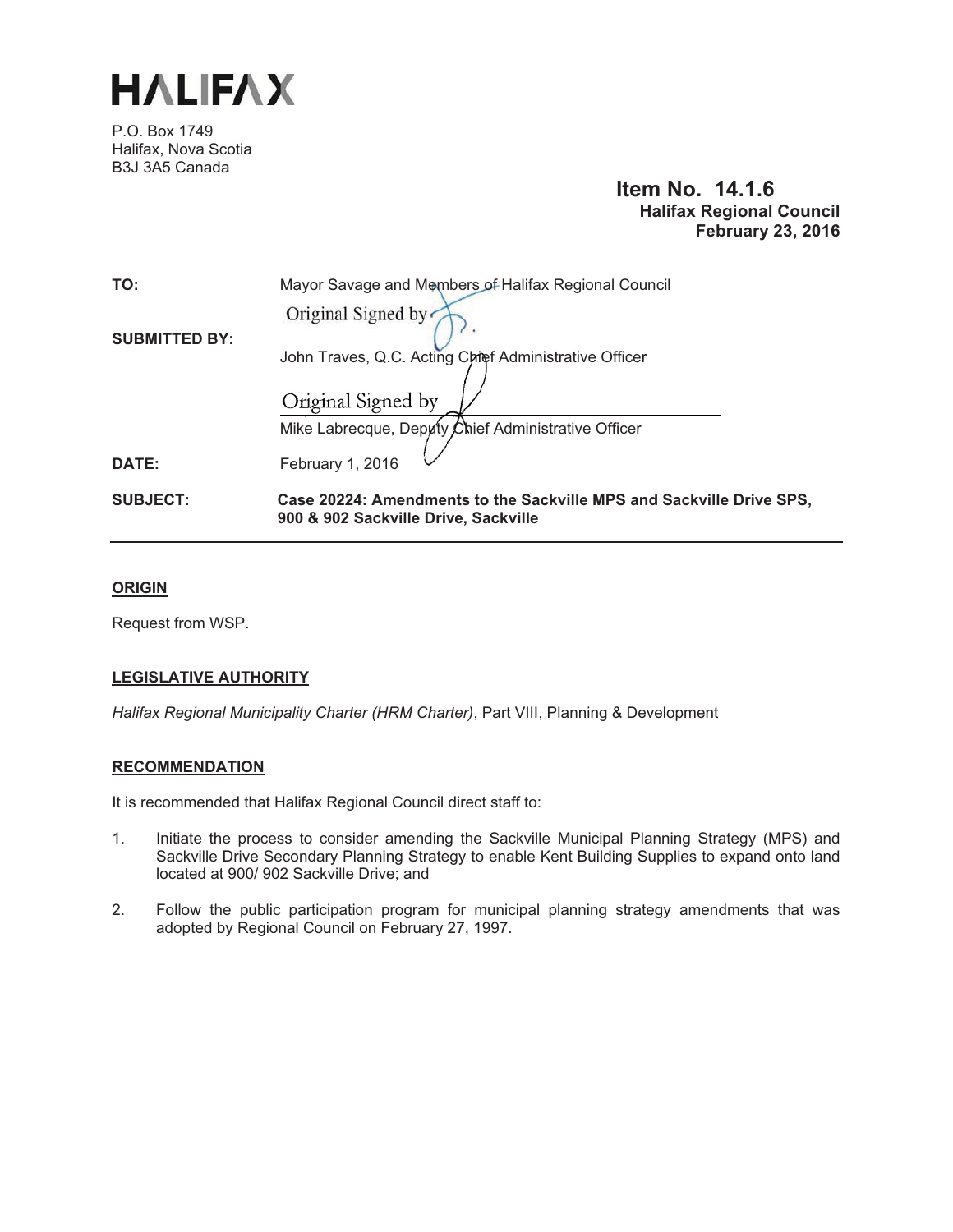#### **BACKGROUND**

WSP on behalf of Kent Building Supplies Ltd. is applying to amend the Sackville Municipal Planning Strategy (MPS), Sackville Drive Secondary Planning Strategy (SPS) and associated Land Use By-laws in order to allow the expansion of the Kent Building Supplies store located at the intersection of Sackville Drive and Beaver Bank Road in Sackville. An MPS amendment is needed because the applicant wishes to expand the parking area and reconfigure the driveway access onto an adjacent lot that is located outside of the Sackville Drive SPS plan area.

| <b>Subject Property</b>                      | 900 & 902 Sackville Drive, Sackville                                                                                                                                                                   |
|----------------------------------------------|--------------------------------------------------------------------------------------------------------------------------------------------------------------------------------------------------------|
| Location                                     | Southwest corner of Sackville Drive and Beaver Bank Road,<br>Sackville                                                                                                                                 |
| <b>Regional Plan Designation</b>             | Urban Settlement                                                                                                                                                                                       |
| <b>Community Plan Designation</b><br>(Map 1) | UR (Urban Residential) under the Sackville Municipal Planning<br>Strategy (MPS)                                                                                                                        |
| Zoning (Map 2)                               | R-2 (Two Unit Dwelling) Zone under the Sackville Land Use By-<br>law (LUB)                                                                                                                             |
| <b>Size of Site</b>                          | 1.25 hectares (3.1 acres)                                                                                                                                                                              |
| <b>Street Frontage</b>                       | Approximately 50 metres (164 feet)                                                                                                                                                                     |
| <b>Site Conditions</b>                       | Two unit dwelling and associated lawns located next to Sackville<br>Drive, with mature trees and shrubs to the rear of the building<br>sloping upwards away from Sackville Drive.                      |
| <b>Current Land Use(s)</b>                   | Two unit dwelling                                                                                                                                                                                      |
| <b>Surrounding Land Use(s)</b>               | North: low density residential development<br>South: existing Kent Building Supplies Store<br>East: auto repair operation, bakery and church<br>West: wooded area, low density residential development |

#### **Proposal**

The applicant wishes to expand the Kent Building Supplies store located in Sackville. Attachments A and B contain the application letter and concept plan submitted by the applicant. General details of the proposed development are as follows:

- $\bullet$  1,354 square metre (14,573 square feet) expansion on the south-west side of the existing store; and
- $\bullet$ additional parking and a new driveway access on the north-west side of the existing store.

#### **History**

Kent Building Supplies was developed in 1991 under the commercial zoning that existed at the time.

In 2000, North West Community Council approved a development agreement to permit the development of storage buildings. At the time, Kent Building Supplies was located within the Urban Residential Designation and zoned both C-2 (Community Commercial) and R-2 (Two Unit Dwelling), which required the expansion of existing large scale commercial uses to be considered by development agreement.

In 2002, Regional Council approved the Sackville Drive Secondary Planning Strategy (SPS). The Sackville SPS rezoned the property containing the Kent Building Supplies store to the LS (Large Scale Commercial) Zone. The subject property, where the applicant wishes to expand parking and access, remained located in the Sackville MPS plan area and the UR (Urban Residential) Designation.

#### **Policy Context**

The property containing the existing Kent Buildings Supplies store is located within the Sackville Drive SPS plan area and the Downsview-Beaver Bank Designation. The Downsview-Beaver Bank Designation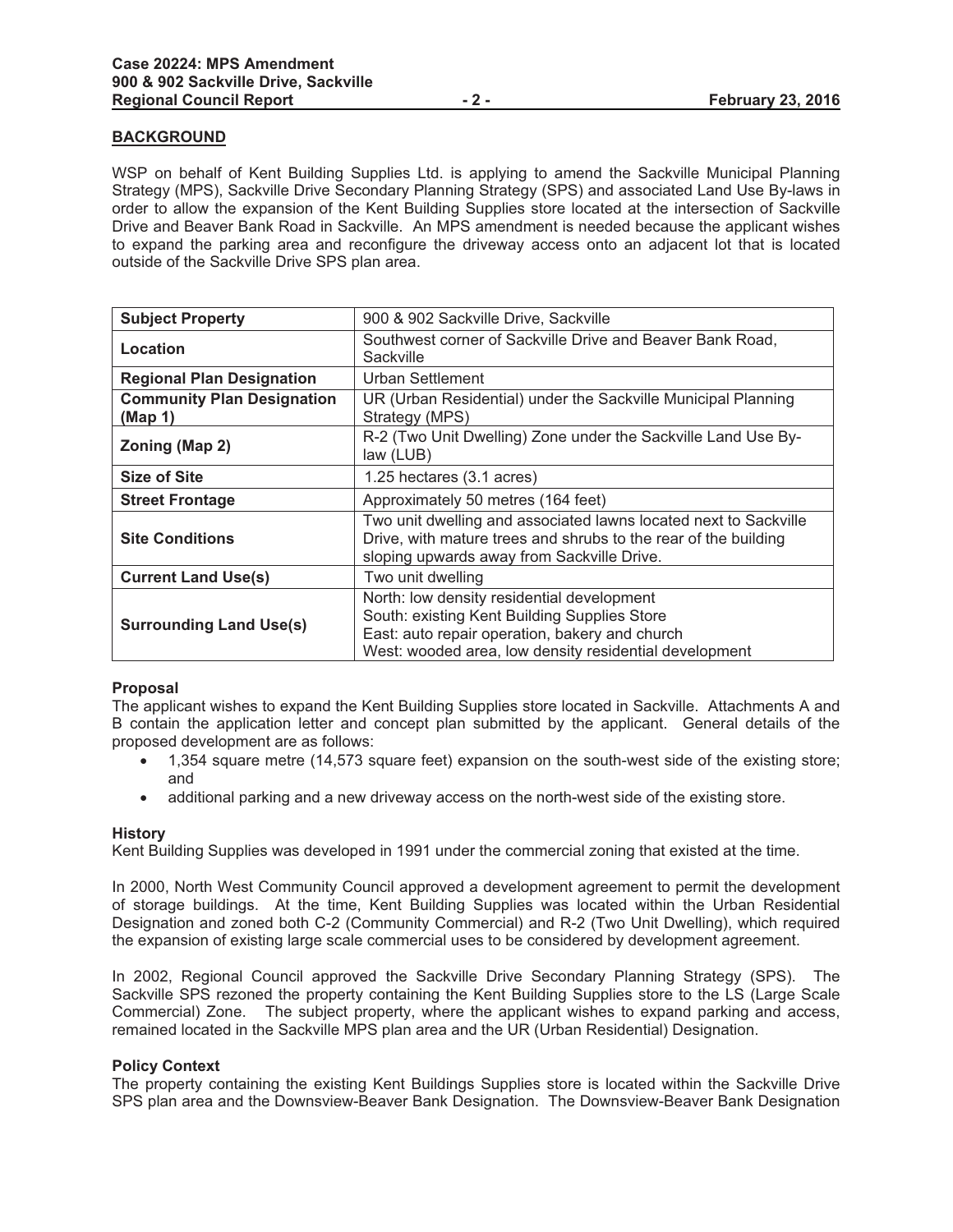is one of four Sackville Drive SPS designations and is intended to recognize and encourage large format retail development. As such, the Downsview-Beaver Bank Designation establishes the LS (Large Scale Commercial) Zone that is applied to a number of sites, including the existing Kent Buildings Supplies store. As this property is now zoned LS, the development agreement approved in 2000 may be able to be discharged.

The subject property, the area where the applicant wishes to expand parking and reconfigure access, is located adjacent to the Sackville Drive SPS plan area and within the Sackville MPS plan area. This portion of Sackville Drive is located within the UR (Urban Residential) Designation, which provides a range of residential development opportunities. Commercial uses are generally not permitted, with the exception of neighbourhood scale development and the limited expansion of existing uses.

#### **DISCUSSION**

#### **Municipal Planning Strategy Amendments**

The Sackville MPS is a strategic policy document which sets out the goals, objectives and direction for the community's long term growth and development. While the intention of the Plan is to provide broad direction, Regional Council may consider site-specific MPS amendment requests to enable proposed development which is inconsistent with its policies. MPS amendments of this sort should not be routine undertakings but may be appropriate in situations where the circumstances under which the Plan was adopted have changed such that presiding policies are no longer relevant or desired.

#### **Rationale**

The applicant has provided the following rationale for the consideration of the proposed amendment:

- the proposed expansion is consistent with the goals of the Sackville Drive SPS to encourage large-format retail developments; and
- $\bullet$  the proposal will enable the recommendations from a traffic impact analysis to relocate driveway access approximately 90 meters west of the existing site entrance on Sackville Drive to improve performance and safety for westbound Sackville Drive traffic.

Attachment A contains the applicant's application letter.

#### **Staff Review**

Staff has reviewed the submitted rationale in the context of site circumstances and surrounding land uses. Staff advise that there is merit to considering the proposal because the subject property is located adjacent to the Sackville Drive SPS Plan area and the Kent Building Supplies Store. While the subject property is relatively large (1.25 hectares), it would represent a modest increase in the size of the Sackville Drive commercial corridor and enable the expansion of an established large format retail store that MPS policies encourage to locate in the area. A full review would consider a number of items, including compatibility with adjacent residential uses, traffic, and the potential to discharge the existing development agreement that applies to the Kent Building Supplies store property.

#### **Conclusion**

Staff have reviewed the proposed MPS amendment and advise that there is merit to the request. An MPS amendment would enable the expansion of the Kent Building Supplies Store to be considered within the broader context of the Regional Plan and HRM's economic development goals. Therefore, staff recommend that Regional Council initiate the MPS amendment application process.

#### **FINANCIAL IMPLICATIONS**

The HRM costs associated with processing this planning application can be accommodated within the approved 2015/16 operating budget for C310 Planning & Applications.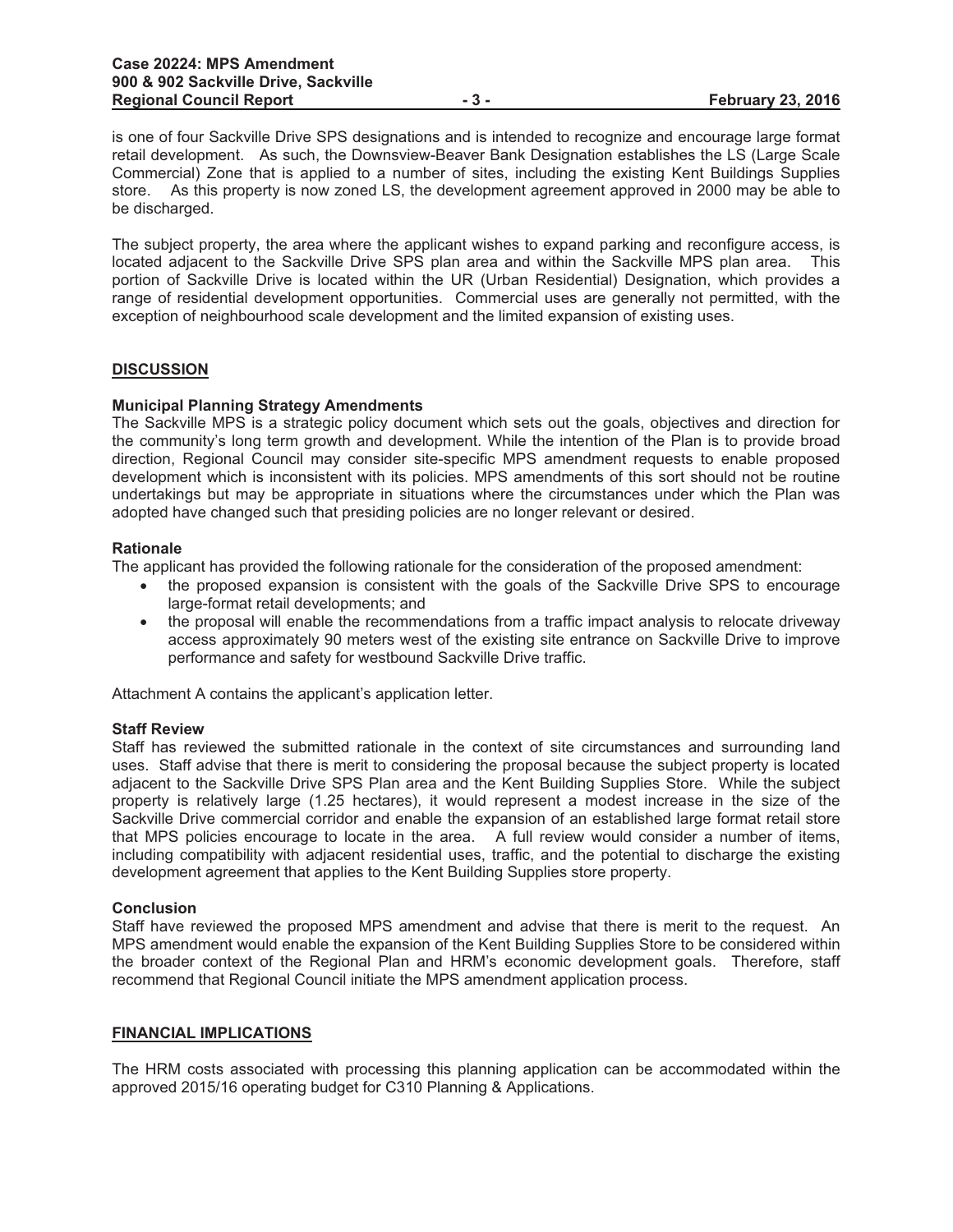#### **COMMUNITY ENGAGEMENT**

Should Regional Council choose to initiate the MPS amendment process, the *HRM Charter* requires that Regional Council approve a public participation program. In February of 1997, Regional Council approved a public participation resolution which outlines the process to be undertaken for proposed MPS amendments which are considered to be local in nature. This requires a public meeting to be held, at a minimum, and any other measures deemed necessary to obtain public opinion.

The proposed level of community engagement is consultation, achieved through a public meeting and/or public workshop held early in the review process, as well as a public hearing before Regional Council can consider approval of any amendments.

Amendments to the Sackville MPS and Sackville Drive SPS will potentially impact the following stakeholders: area residents, landowners and businesses.

#### **ENVIRONMENTAL IMPLICATIONS**

No environmental implications are identified at this time.

#### **ALTERNATIVES**

- 1. Regional Council may choose to initiate the consideration of potential policy that would differ from those outlined in this report. This may require a supplementary report from staff.
- 2. Regional Council may choose not to initiate the MPS amendment process. A decision of Council not to initiate a process to consider amending the Sackville MPS and Sackville Drive SPS is not appealable to the NS Utility and Review Board as per Section 262 of the *HRM Charter*.

#### **ATTACHMENTS**

- Map 1 Generalized Future Land Use Map<br>Map 2 Zoning Map
- Zoning Map

Attachment A Application Letter

- Attachment B Concept Plan
- Attachment C Relevant MPS Policies Excerpts from the Sackville Drive SPS

A copy of this report can be obtained online at http://www.halifax.ca/council/agendasc/cagenda.php then choose the appropriate meeting date, or by contacting the Office of the Municipal Clerk at 902-490-4210, or Fax 902-490-4208.

| Report Prepared by: | Ben Sivak, Major Projects Planner, 902.490.6573                              |
|---------------------|------------------------------------------------------------------------------|
|                     |                                                                              |
| Report Approved by: | Kelly Denty, Manager Development Approvals, 902.490.4800                     |
|                     |                                                                              |
| Report Approved by: | Bob Bierke, Chief Planner & Director, Planning and Development, 902.490.1627 |
|                     |                                                                              |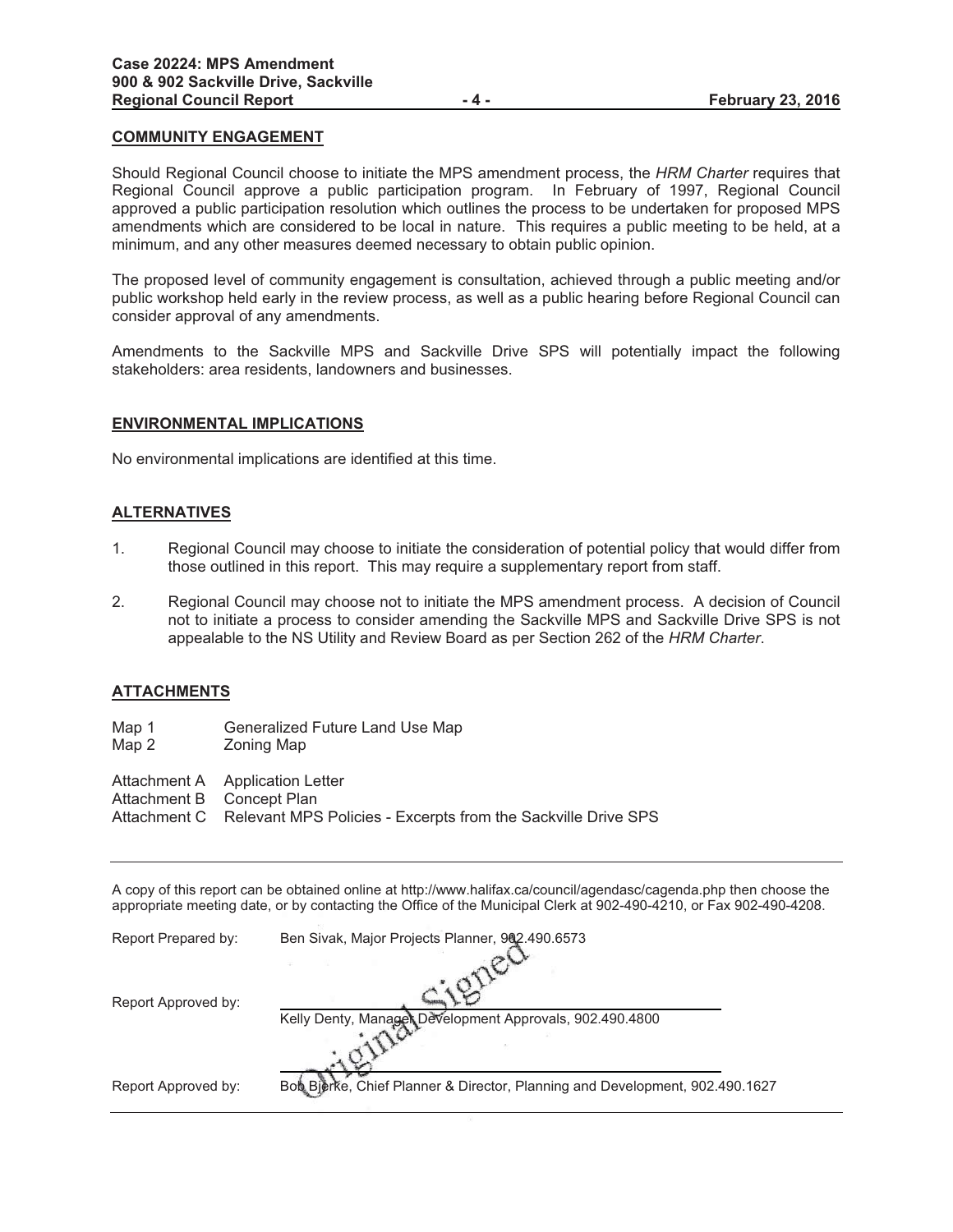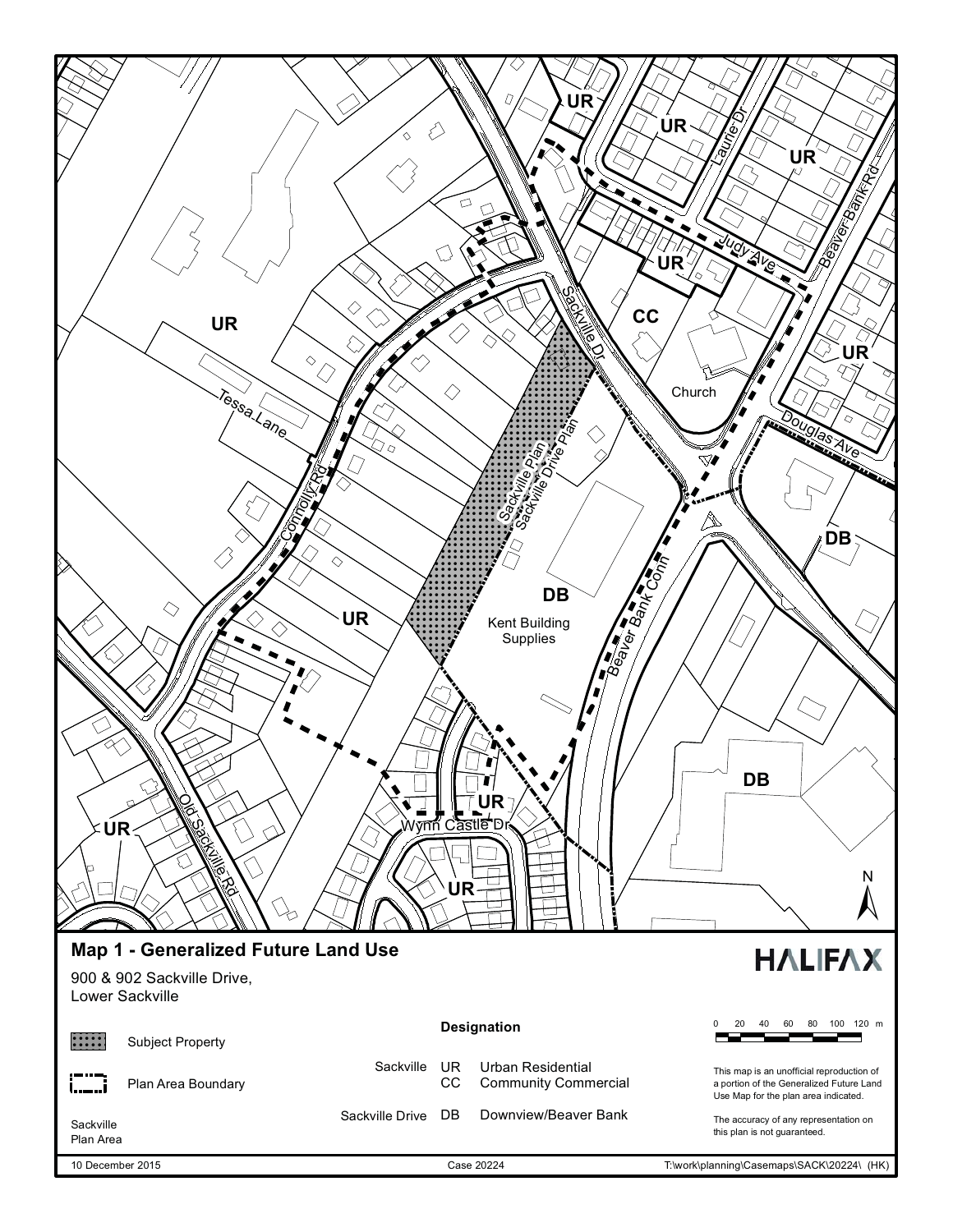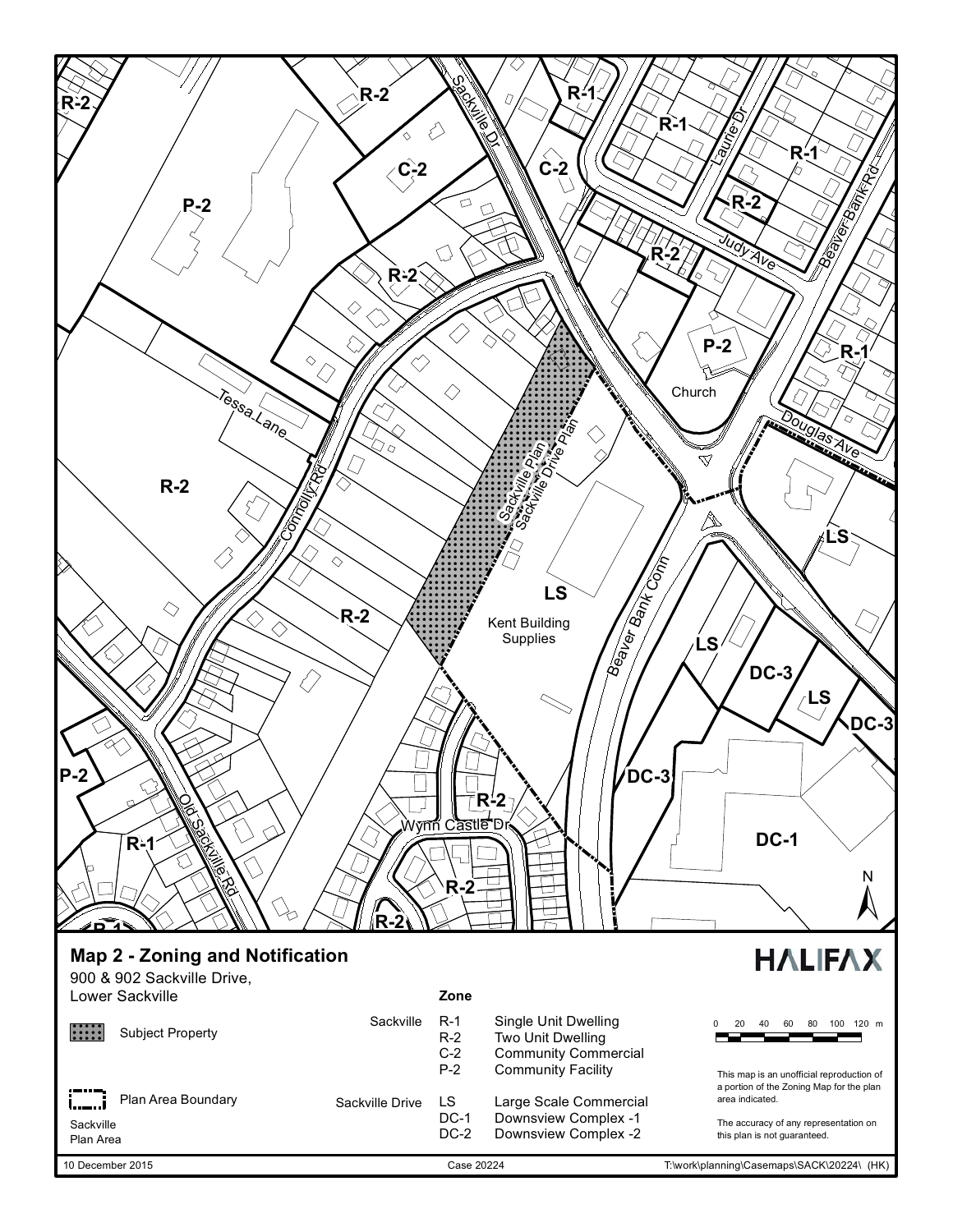#### Attachment A Application Letter



131-20629-00

October 15, 2015

Ms. Thea Langille Planning Applications Halifax Regional Municipality 40 Alderney Drive, 2<sup>nd</sup> Floor Dartmouth, NS, B2Y 2N5 *langilt@halifax.ca*

# **Re: Planning Application – 874 & 900 Sackville Drive, Lower Sackville, NS (PID 40093742 and PID 40093106)**

Dear Ms. Langille,

We are writing on behalf of our client, Kent Building Supplies Ltd. (Kent), with respect to modifications to their Lower Sackville store (PID 40093742), including utilizing the adjacent property (PID 40093106) to accommodate a new driveway access and parking lot expansion.

Through this planning application, we are seeking approval for a plan area boundary amendment to the *Sackville Drive Secondary Planning Strategy (SPS)* to encompass PID 40093106 (900/902 Sackville Drive) and to rezone the encompassed section from residential to commercial as discussed during the pre-application process. This will permit the utilization of the adjacent property for the changes identified above.

#### **Full-application Supporting Material**

In order to assist with the application process, the following supporting materials are enclosed:

- Completed Planning Application Form
- $\bullet$ Application Fee \$1,100 + \$1,500 Advertising Deposit
- Concept Plan with restriping Concept Sketch (10 copies)
- $\bullet$ Traffic Impact Study dated November 2013 (4 copies)
- $\bullet$ Traffic Impact Study Addendum Letter (October 8, 2015) (4 copies)
- -Servicing Schematic (6 copies)
- -Legal description of the site
- -Written consent of registered owner
- -Electronic copy of all above material (USB)

#### 1 Spectacle Lake Drive, Dartmouth, Nova Scotia, Canada B3B 1X7 Telephone: 902-835-9955 ~ Fax: 902-835-1645 ~ www.genivar.com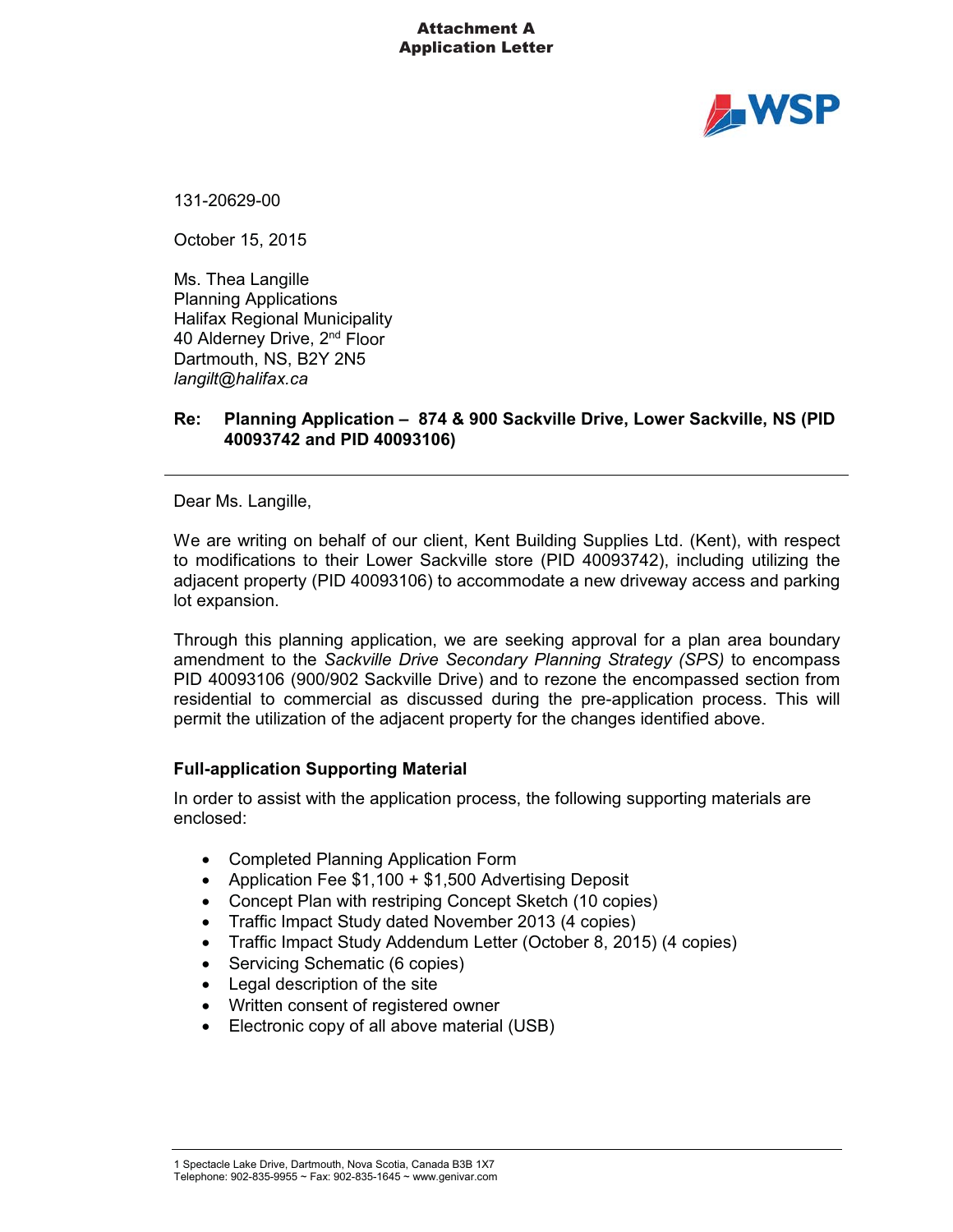# **Background**

It is our understanding that PID 40093742 (874 Sackville Drive) is designated DB-1 (Downsview-Beaver Bank) under the *Sackville Drive SPS* and zoned LS (Large Scale Commercial) under the *Sackville Drive Land Use By-Law (LUB).* Further, it is our understanding that PID 40093106 (900/902 Sackville Drive) is designated Urban Residential (UR) under the *Sackville Municipal Planning Strategy (MPS)* and zoned R-2 (Two Unit Dwelling) under *Sackville's LUB*. Currently, there is an Agreement of Land Use dated October  $18<sup>th</sup>$ , 2000 attached to PID 4009372 and relates to the existing lumber yard and storage sheds on the site.

Currently, the subject planning area is regulated under two separate planning strategies; Sackville MPS (900/902 Sackville Drive) and Sackville Drive SPS (874 Sackville Drive). Our intension with this application is to shift the boundary of the Sackville Drive SPS in a north-west direction to encompass the site in its entirety by including 900/902 Sackville Drive. The boundary shift would result in rendering the existing development subject to the provisions of the underlying LS (Large Scale) commercial zone regulated under the Sackville Drive SPS. This change would ultimately permit the building and parking lot expansion that Kent wishes to pursue in order to better serve their employees, customers, and surrounding community as a whole.

# **Development Proposal and Site Analysis**

The existing Kent Building Supplies has operated at its current location for 24 years. In order to better serve their customers, and to enhance site safety, Kent is looking to redesign the site to enlarge the building, improve site access, and improve the parking lot layout. As shown on the attached Concept Plan, Kent proposes to undertake a 14,573 sq. ft. expansion of the south-west side of the existing store as well as to create additional parking and a new driveway access on the north-west side of the site. The proposed expansion would create a total commercial floor area of 54,263 sq. ft. and would require a minimum of 218 parking stalls.

#### Parking

In the *Sackville Drive LUB*, parking lots are encouraged to be located at the rear and side of buildings *(23(3)).* Currently the parking lot design does not support the intent of the LUB as it is located in front of the store. It is our understanding that the existing parking lot is undersized as it currently accommodates 104 stalls and does not adequately support store operations. The existing 39,360 sq. ft. Kent store requires a minimum of 159 stalls under the LUB. As shown in the Concept Plan, the development proposal includes a total of 247 parking stalls, (29 stalls above the required minimum), to the western side of the building.

#### **Access**

The access point currently serving the site is located close to the major intersection of Sackville Drive and the Beaver Bank Connector. In order to provide for efficient on-site vehicular circulation and to reduce turning movement conflict, a new access is proposed at the north-west portion of the site on PID 40093106. The new access point would accommodate full turning movement, while the existing access point would accommodate right-turn in and right-turn out movement only.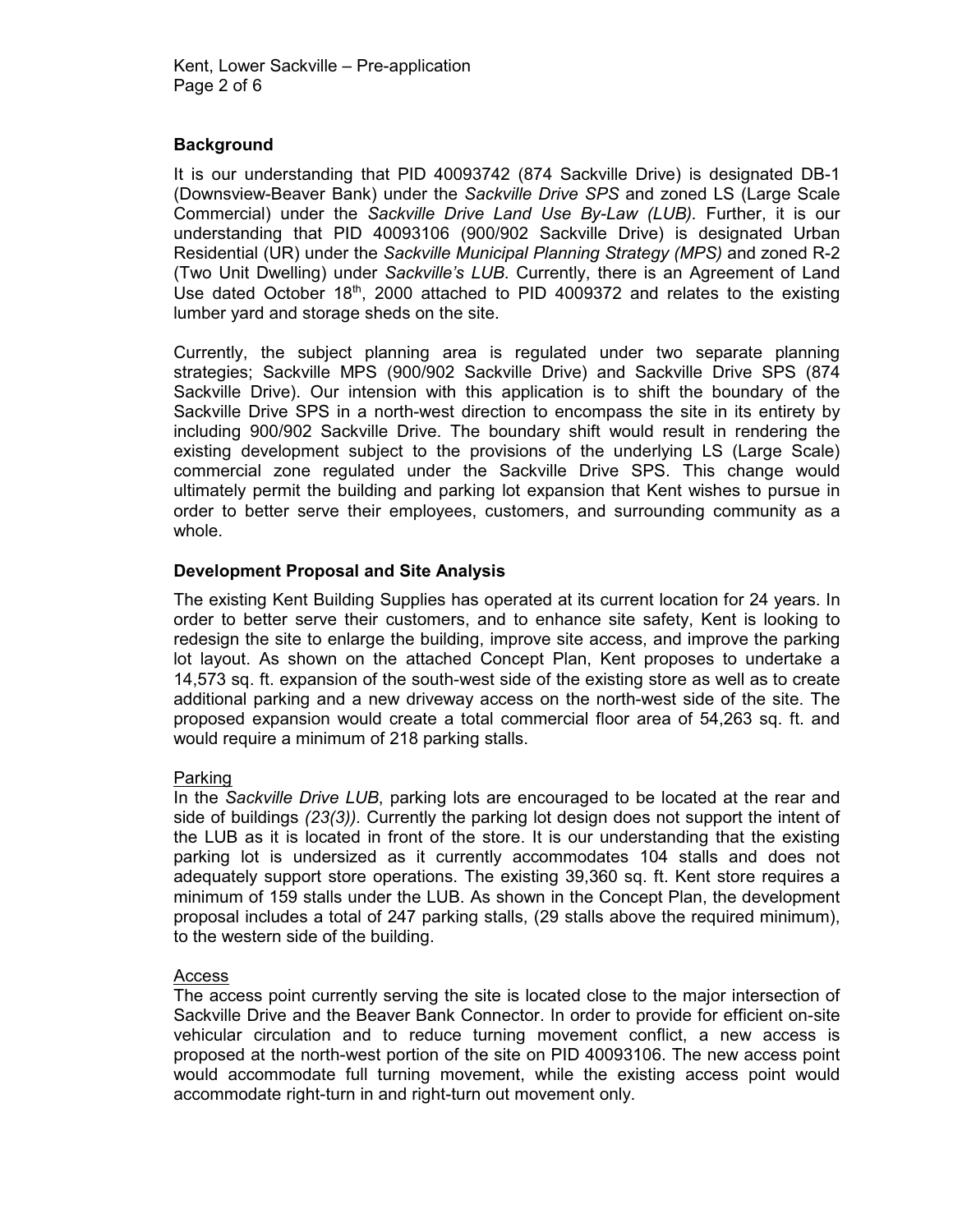As part of the site redesign, a new proposed building entrance will be located to the west and face the newly expanded parking lot. This additional entrance will enable better on-site pedestrian movement. Further, this entrance will reduce pedestrian and vehicle conflicts by connecting into the existing Sackville Drive sidewalk network and directing pedestrian traffic to the new walkway running along the western side of the building. An entrance fronting onto Sackville Drive will also be provided through the Garden Centre which is consistent with the Architectural requirements of the *Sackville Drive LUB (11(3)).* 

# **Sackville Drive SPS Policies**

It is our understanding that the proposed re-development of the Kent site is aligned with the goals of the *Sackville Drive SPS*. In this respect, Policy 5.2.1 states:

*Within the Downsview-Beaver Bank district, Sackville's only shopping centre and most of big box retail uses such as Kent Home Building … can be found. …* large-format stores are integral to the viability of Sackville Drive, and Sackville *overall. These stores have broad market appeal drawing on both local and nonlocal consumer markets, which tend to spill over into the smaller retail uses, benefiting the entire street.*

*The long term viability of the large-format stores depends significantly on grouping the uses together, and ensuring they are within proximity to the regional transportation system in areas of high visibility and high traffic counts. Therefore, given the amount of vacant, highly visible, serviced commercial land near the interchange, the existing cluster of big box uses in this area, and the growing demand for new big box development, the creation of a "large-format power centre" shall be encouraged in this area of Sackville.*

By expanding development on the site, the proposed development reinforces the existing cluster of big box development, which is encouraged by the Sackville Drive SPS.

Furthermore, the proposal is aligned with the goals and objectives of the SPS. The objectives include (4.3 (a) (b) (c)):

*(a) Improving Traffic Efficiency:* 

- *Provide easy access and egress to/from all businesses*
- *Reduce conflicts between pedestrians and motor vehicles*

*(b) Improve the Pedestrian Opportunities on the Street*

- *Make businesses more accessible to pedestrians*
- *Create convenient and accessible pedestrian linkages to the street*

*c) Stimulate Retail & Residential Growth*

- *Streamline development application processing time*
- *Create a focus for retail and residential activity on the street*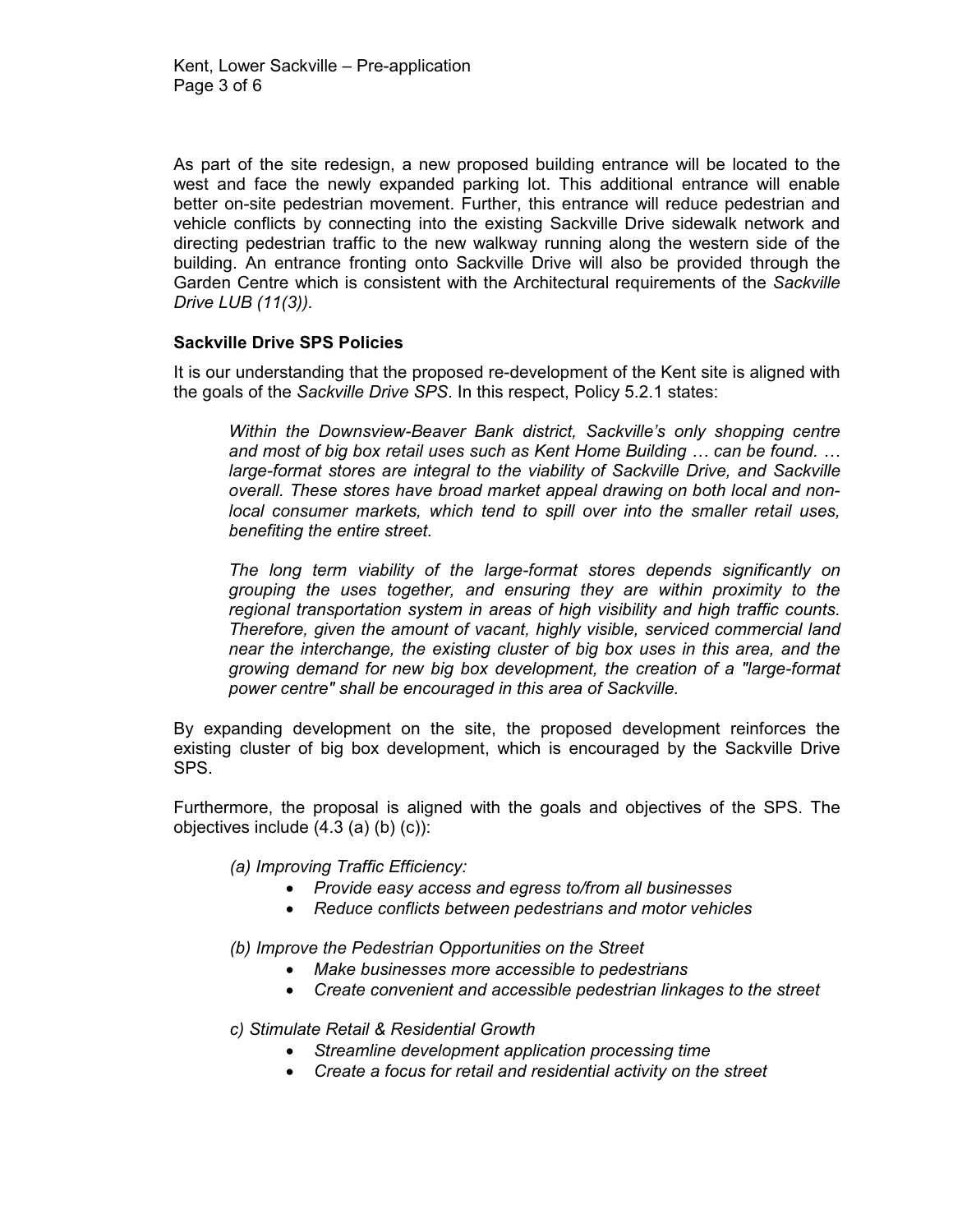- *Make Sackville Drive safe for all consumers (drivers and pedestrians)*
- *Improve traffic flow and circulation (access and egress)*

# **Traffic Impact Study**

A Traffic Impact Study (2013) was undertaken in relation to the above-noted development proposal. The TIS concluded that the low number of trips generated by the proposed development does not have any noticeable impact to the level of performance of the Sackville Drive/Beaver Bank Road intersection. The TIS recommended that the site entrance be relocated approximately 90 meters west of the existing site entrance on Sackville Drive to improve performance and safety for westbound Sackville Drive traffic. An attached addendum to the TIS also supports the redesign of the existing driveway to allow for right-turn in and right-turn out movement. These changes are expected to have no significant impacts to the site or the street network Study Area and therefore keep all recommendations and conclusion from the original 2013 Traffic Impact Study valid.

The development proposal, as shown in the attached Concept Plan, reflects the recommendation to relocate the site entrance to the north-west. For further information with respect to Traffic, please see the attached Traffic Impact Study.

#### **Comments Provided by HRM through the Pre-Application Process**

Comments provided by HRM have been considered and have either been addressed in this application or have been identified as comments to be addressed in future permit requests. Such provisions include:

# *The Garden Centre located at the front of the building, facing Sackville Drive, does not comply with the requirement for a defined entrance on Sackville Drive.*

- This comment has been noted and an articulated entry way will be addressed in the future building permit application for the site.

# *Architectural treatments are required for the portion of the building facing Sackville Drive and Beaver Bank Road.*

- It has been acknowledged that architectural treatments on the façade facing Sackville Drive and Beaver Bank Road are needed and they will be addressed in the elevations provided with the future building permit application for the site.

# *Can the proposed right out only driveway (made from the existing access point to the site) be narrower to discourage vehicles from entering the site illegally?*

- Since the pre-application, changes have been made to the concept plan to accommodate for right-turn in access as well as for right-turn out exit. Appropriate design features will be included for these changes including an elevated curbed island and surface markings which are meant to discourage any illegal entry or exit for the site.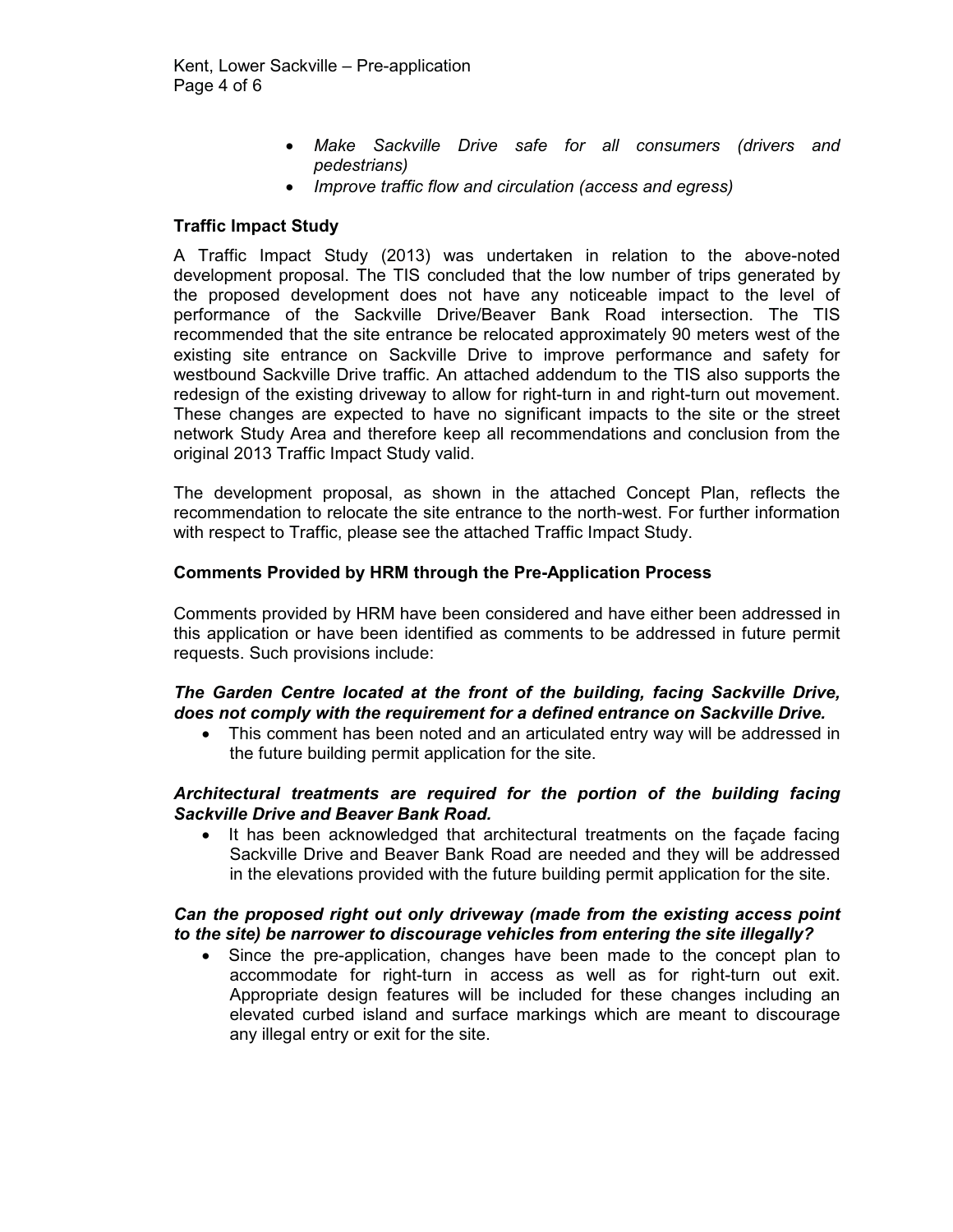# *Can the delivery/loading area be augmented to allow for trucks to enter and exit from the proposed new full access driveway?*

 $\bullet$  This has been acknowledged, however, in order for trucks to use this proposed new driveway for exiting purposes, it would require the customer parking area to serve as an access route to reach the final site exit point. This is deemed to be unsafe for customer vehicles as well as on-site pedestrians who are utilizing the store's parking lot area. Additionally, the current built form of the building will not permit trucks from entering the parking lot area as the space between the building and the property line near the Garden Centre will not accommodate the required turning radii for trucks. It is therefore recommended that trucks should use the right-out drive way located towards the south of the site.

# *The TIS recommendation to re-stripe the centre lane on Sackville Drive back to the intersection cannot be accommodated due to lane alignment/continuity requirements.*

- This point has been acknowledged. Please see the attached Concept Plan which shows the proposed restriping markup for new left turn lane. This lane will enhance the overall safety for site access and is expected to reduce the frequency of vehicle collisions that current exist at the Beaverbank Connector/ Sackville Drive intersection.

# *The future revised plan should include proper storage arrangement for all commodities according to the fire protection system for which was designed as well as any applicable requirements as outlined in the NFCC.*

 $\bullet$  The surveying schematic notes that the building fire department connection will be located within 45m of a new hydrant located at the new front entry of the retail store.

# *The existing private hydrant and the building's Fire Department Connection will become situated at the rear of the building following proposed expansion. Time for firefighters to connect to the FDC will be greatly reduced if the location for these systems were changed and in keeping with the required standards.*

 $\bullet$  The location for the private hydrant and the building's FDC will be addressed based on the Nova Scotia Building Code Regulations at the detailed design level for the planned site changes.

# *Engineers are to confirm that the laterals are sized appropriately at 874 Sackville Drive to service both the existing building and the expansion.*

- The laterals on 874 Sackville Drive are sized appropriately for the existing building as well as for the intended expansion. This has been shown on the attached servicing schematics.

# *Adequate signage must be put in place to indicate the direction of travel into and out of the driveways. Additional signage is to be placed should employee parking be separated from customer parking.*

 $\bullet$  Adequate and appropriate signage will be used upon entering and exiting the premises as well as within the expanded parking lot. These details will be included in future development permit applications.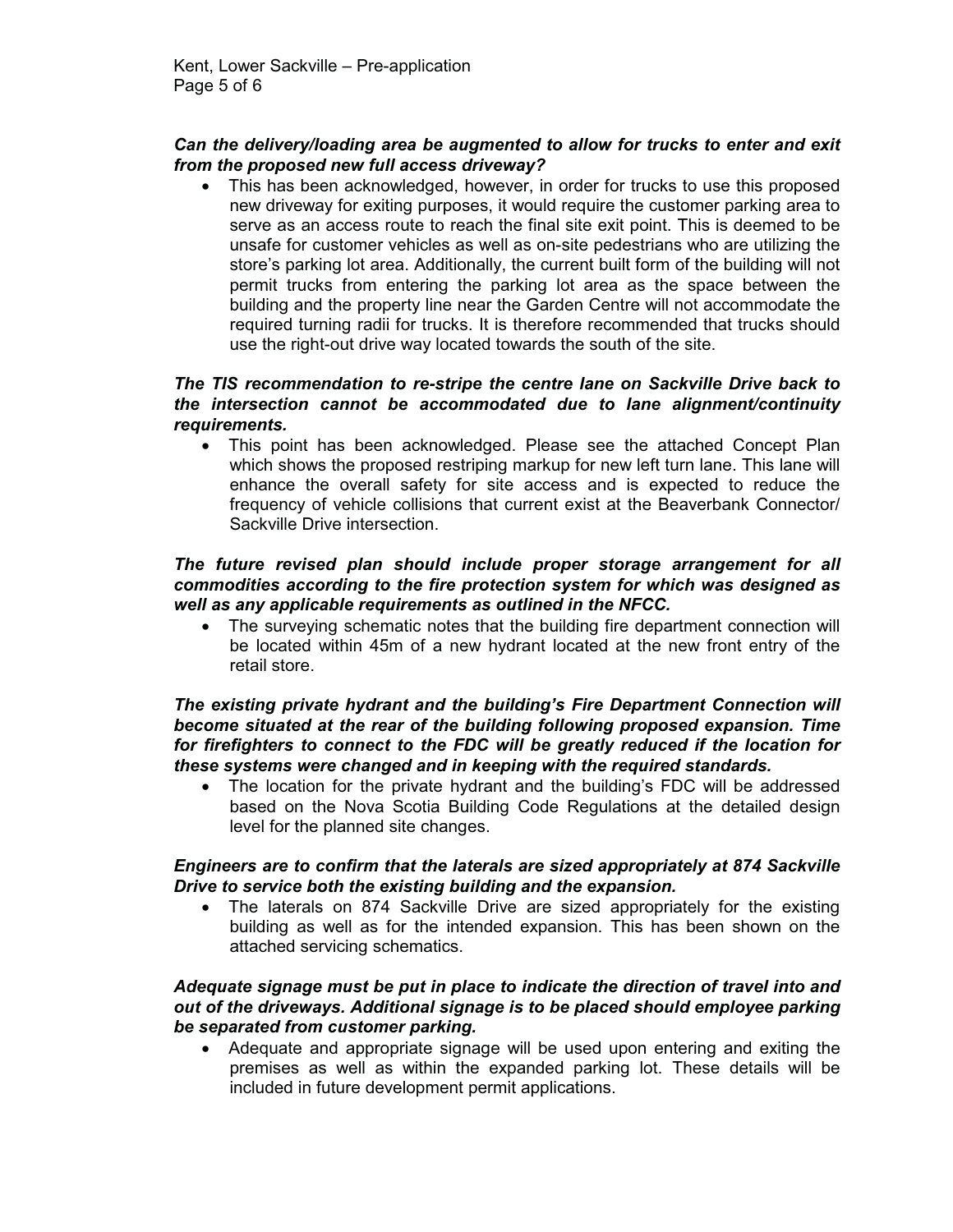# *Recommend that landscaping be kept below 3' and trees limbed up to at least 6' so as not to infringe on sightlines.*

- Adequate and appropriate landscaping will be provided so as not to impede on visibility and sightlines. These details will be included in future development permit applications.

### *Good quality white lights should be in provided in the parking lot and exterior of the building to provide site users and CCTV equipment (if in place) adequate visibility after hours.*

- Adequate and appropriate lighting will be provided to ensure visibility after hours. These details will be included in future development permit applications.

# **Conclusion**

It is our opinion that the proposed re-development of the Kent Site is within the intent of the policies contained in the *Sackville Drive Secondary Planning Strategy.* Further, the re-development provides a strategic opportunity to improve existing site challenges – particularly with respect to parking and access. The requested amendment to shift the Sackville Drive SPS boundary to fully encompass the Kent's site would ultimately support their intent to better serve the community and its customers through adequate parking facilities and overall safer on- and off-site vehicular circulation.

We look forward to starting the planning process and trust our application submission is satisfactory.

Should you require further information, please do not hesitate to contact the undersigned directly.

Kind regards,

WSP Canada Inc.

Original Signed

Christina Townsend, MCIP, LPP Urban Planner 902 835 9955

Cc: Rick Davis, Kent Building Supplies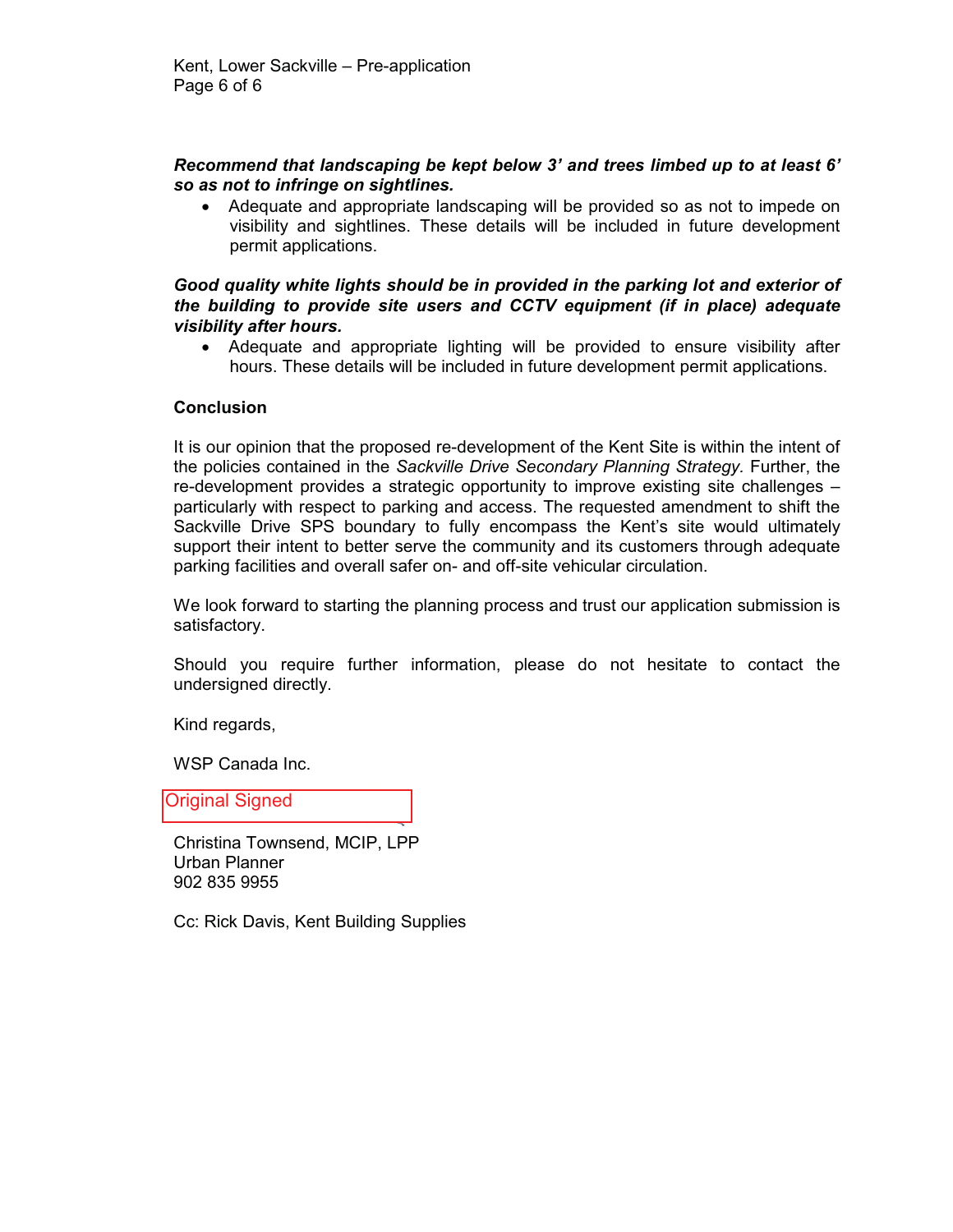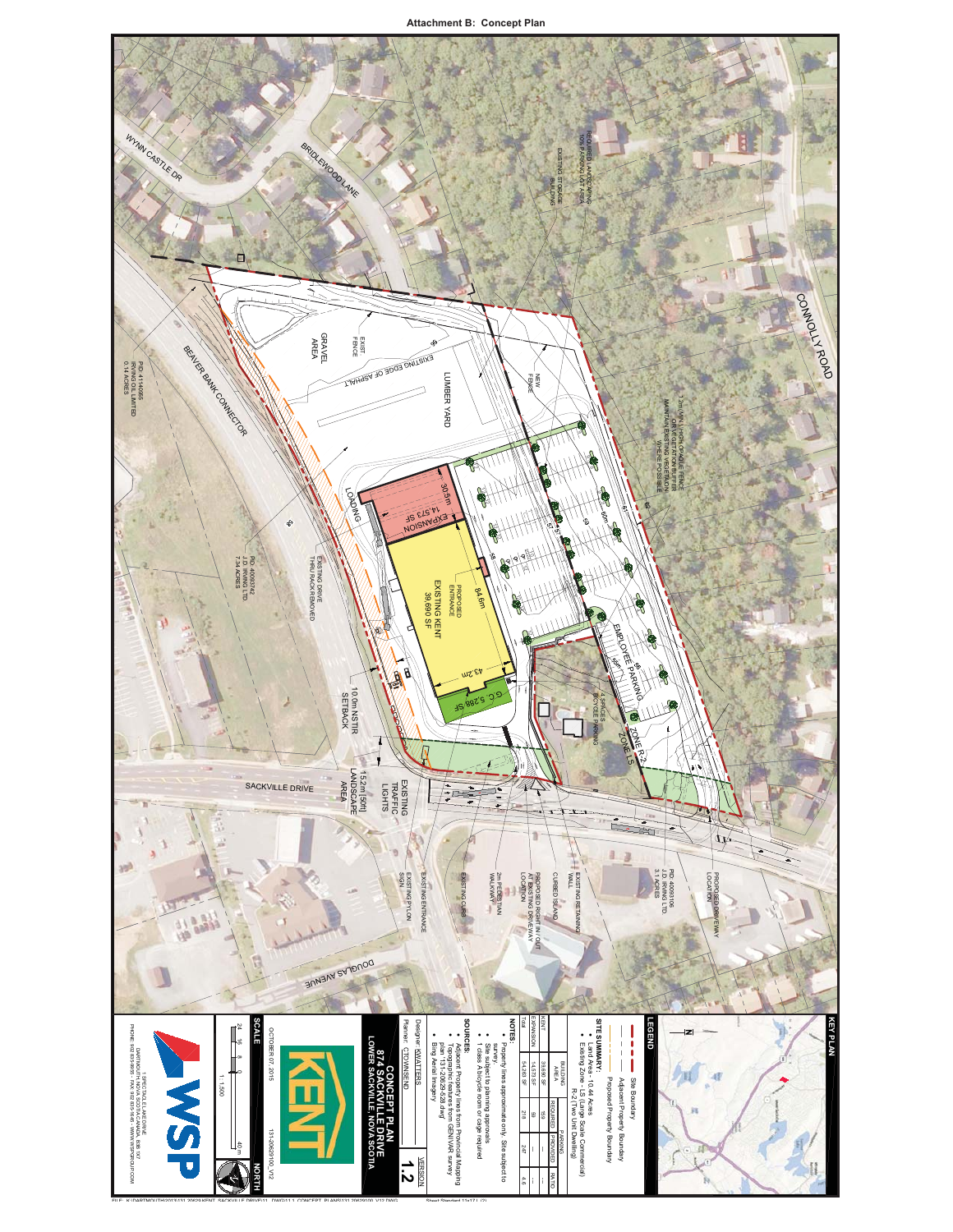#### **Attachment C Excerpt from the Sackville Drive Secondary Planning Strategy (SPS)**

# **5.2 The Downsview-Beaver Bank Designation**

The Downsview-Beaver Bank Designation refers to all public and private lands located between the Beaver Bank Connector and Riverside Drive including Walker Avenue and Old Sackville Road. The proximity to the regional transportation system and diversity of land uses, provides both unique opportunities and challenges. Based on these opportunities and constraints, the following policy objectives have been identified for the Downsview-Beaver Bank Designation:

# **Policy DB-1**

**A Downsview-Beaver Bank Designation shall be established as shown on Schedule 'A' - Generalized Future Land Use, that shall**:

- **(a) encourage the creation of a visually attractive and viable retail power centre in Sackville;**
- **(b) discourage new high density residential uses, other than within the Downsview Complex Zones and with the exception of a mixed use multiple unit development at 8 Walker Avenue and 732 Old Sackville Road as permitted by Development Agreement due to its proximity to the Halifax Transit Sackville Terminal (RC-Jul 21/15;E-Sep 12/15);**
- **(c) discourage small scale retail and commercial uses within the Large Scale Commercial Zone;**
- **(d) encourage the restoration of the Downsview Shopping Centre and Plaza to reinstill it as an important and viable community commercial centre;**
- **(e) improve vehicular movement;**
- **(f) create a recognizable entry into Sackville Drive;**
- **(g) improve the visible and physical connection to the Little Sackville River; and**
- **(h) improve the quality and image of the streetscape**.

# **5.2.1 Develop a Large Format Retail Power Centre**

Within the Downsview-Beaver Bank district, Sackville's only shopping centre and most of big box retail uses such as Kent Home Building, WalMart, Sobeys, Super Store, Blockbuster, and Canadian Tire can be found. In general terms, these stores are large-format stores that typically range in size from 20,000 to more than 80,000 square feet. The definition of "big" is relative, however, and must be related to the product category in question. For instance, a large format supermarket/grocery sector would normally be in the 50,000 to 100,000 square foot range. For warehouse operations, such as Kent or Home Depot, a large format store would normally contain 100,000 square feet. In contrast, for book retailers, 25,000 to 50,000 square feet would qualify as a big-box operation. For other specialty retail categories, for example, eye glasses, a 5,000 square-foot store would qualify as a large format store. The key point is that "large format" stores are several times the size of traditional outlets in their category.